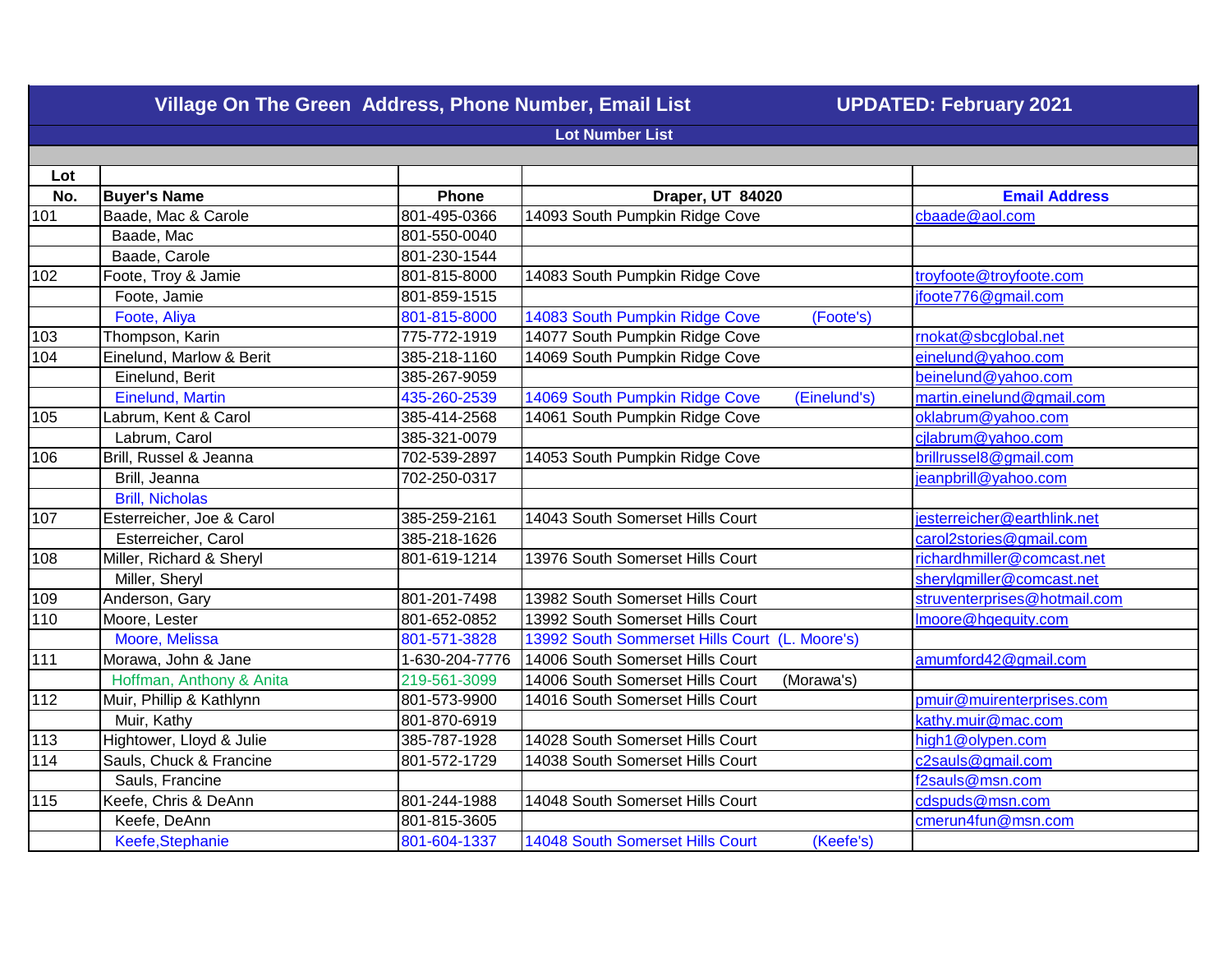| 116 | Gottfredson, Gary & Carolyn        | 801-572-2657  | 14058 South Somerset Hills Court |                                    |
|-----|------------------------------------|---------------|----------------------------------|------------------------------------|
|     | Gottfredson, Gary                  | 801-971-3465  |                                  | geg.gott.gmail.com                 |
|     | Gottfredson, Carolyn               | 801-554-2852  |                                  | uterider@comcast.net               |
| 117 | Eric & Julia Winfree               | 801-2349849   | 14066 Somerset Hills Court       |                                    |
|     | Winfree, Julia                     | 801-230-8164  |                                  | julia.winfree@canyondsdistrict.org |
| 118 | Fredrickson, Hartley & Dixie       | 801-278-0956  | 14074 South Somerset Hills Court | hfredri@attglobal.net              |
| 119 | Purser, Jack & Janice              | 801-619-4068  | 14082 South Somerset Hills Court | jbandjp@comcast.net                |
| 120 | Weisser, John                      | 801-495-9477  | 14092 South Somerset Hills Court | jhweisser@yahoo.com                |
| 121 | Powell, Mark & Debbie              | 801-631-4854c | 14104 South Somerset Hills Court | mpowell@utahjazz.com               |
| 122 | Farnsworth, Briant & Glenna        | 801-616-6653  | 1671 East Rolling Green Drive    | briant.farnsworth@gmail.com        |
|     | Farnsworth, Glenna                 | 801-816-1002  |                                  | grfarnsworth@yahoo.com             |
| 123 | Callister, Ned & Susan             | 801-702-7598  | 1663 East Rolling Green Drive    | callistergroup5@msn.com            |
|     | Callister, Susan                   | 801-541-7388  |                                  |                                    |
| 124 | McCormick, Sandy                   | 801-501-0123  | 1657 East Rolling Green Drive    | slmcc60@gmail.com                  |
| 125 | Gunderson, Dave & Linda            | 801-879-1903  | 1649 East Rolling Green Drive    | dave@ksopcountry.com               |
|     | Gunderson, Linda                   | 435-851-9741  |                                  | angellady5678@gmail.com            |
| 126 | Brian, Sherry                      | 801-860-5070  | 1627 East Rolling Green Drive    | sherryhbrian@gmail.com             |
| 127 | Beesley, Bill & Kim                | 801-414-6304  | 1617 East Rolling Green Drive    | billbeesley3@gmail.com             |
|     | Beesley, Kim                       | 801-836-0994  |                                  | kumsookha@hotmail.com              |
| 128 | Luettinger, Terry & Kathleen "Kit" | 703-395-8625  | 1607 East Rolling Green Drive    | tluettinger@verizon.net            |
|     | Luettinger, Kathleen "Kit"         | 703-434-0393  |                                  | ktluettinger@verizon.net           |
| 129 | Barlow, Jan                        | 801-864-9087  | 1593 East Rolling Green Drive    | janlbarlow@live.com                |
|     | Barlow, Landon                     |               |                                  |                                    |
| 130 | Smario, Lari                       | 801-495-0334  | 1583 East Rolling Green Drive    | lari.smario@comcast.net            |
| 131 | Rasmussen, Jill                    | 801-750-6810  | 1573 East Rolling Green Drive    | ill@jillrasmussen.com              |
| 132 | Robbins, Ron & Susan               | 801-523-1263  | 1553 East Rolling Green Drive    | rocknrobbins@comcast.net           |
|     | Robbins, Susan                     | 480-203-5311  |                                  | suzyr9521@AOL.com                  |
| 133 | Carter, Richard & Elaine           | 801-572-4114  | 14204 South Rolling Green Drive  | eblaine1@msn.com                   |
| 134 | Shepherd, Bonnie                   | 801-553-8815  | 14212 South Rolling Green Drive  | bonnieashepherd@yahoo.com          |
| 135 | Elder, Dick & June                 | 801-676-9403  | 14218 South Rolling Green Drive  | richelder@msn.com                  |
|     | Elder, June                        |               |                                  | juneelder@msn.com                  |
| 136 | Blake, Karl & Margaret             | 435-214-6045  | 14226 South Rolling Green Drive  | karlbblake@gmail.com               |
| 137 | Capito, Robert & Janet             | 801-230-2837  | 14234 South Rolling Green Drive  | capitogtx@gmail.com                |
|     | Capito, Janet                      | 801-230-2846  |                                  | janetcapito@gmail.com              |
| 138 | Gardner, Gary & Deborah            | 801-523-9600  | 14238 South Rolling Green Drive  | debbiegardner@yahoo.com            |
| 139 | Mars, Caroline                     | 801-282-8574  | 1562 East Spyglass Hill Drive    | caroline.rm@outlook.com            |
|     | Savoca, Maryellen                  | 801-604-4595  |                                  |                                    |
| 140 | Skirucha, Susanna                  | 801-930-5555  | 1566 East Spyglass Hill Drive    |                                    |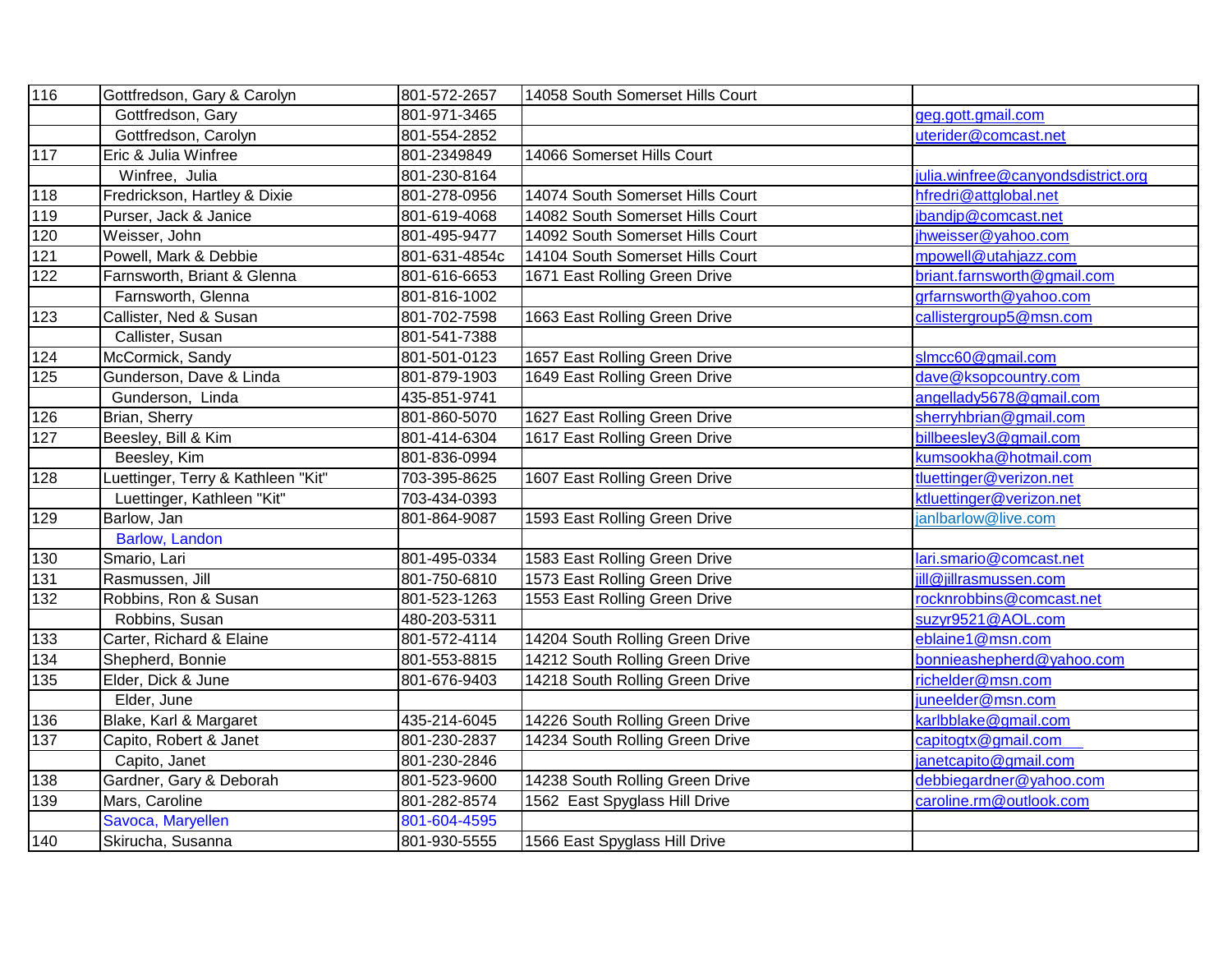| 141 | Oldroyd, Jerold & Laura          | 801-943-7860 | 1574 East Spyglass Hill Drive                  |                               |
|-----|----------------------------------|--------------|------------------------------------------------|-------------------------------|
|     | Oldroyd, Jerold                  | 801-560-3387 |                                                | oldroydj@mac.com              |
|     | Oldroyd, Laura                   | 801-541-2923 |                                                | lloldroyd@mac.com             |
| 142 | Colby, Steve & Barbara           | 801-671-2677 | 1582 East Spyglass Hill Drive                  | stevecolby@ymail.com          |
| 143 | Finlayson, Willis (Will) & Lorie | 801-597-8887 | 1588 East Spyglass Hill Drive                  | wlfinlayson@yahoo.com         |
|     | Finlayson, Will                  | 801-597-6398 |                                                |                               |
| 144 | Sironen, Greg & Carolyn          | 864-385-8236 | 1596 East Spyglass Hill Drive                  | gsironen@yahoo.com            |
|     | Sironen, Carolyn                 | 727-894-5129 |                                                | carolynmariesironen@gmail.com |
| 145 | Jeppson, Bil & Leah Jane         | 801-450-9492 | 1604 East Spyglass Hill Drive                  | bjeppson@xmission.com         |
|     | Jeppsen, Leah Jane               | 801-450-3942 |                                                | snappygrandma36@gmail.com     |
| 146 | Horrocks, JoLene                 | 801-656-9116 | 1612 East Spyglass Hill Drive                  | Gjohorrocks@msn.com           |
| 147 | Koplin, Kerris & Julie           | 801-553-8161 | 1618 East Spyglass Hill Drive                  | kdkoplin@yahoo.com            |
|     | Koplin, Julie                    |              |                                                | jfkoplin@yahoo.com            |
| 148 | Mason, Richard & Sheila          | 801-432-7909 | 1632 East Spyglass Hill Drive                  | richsheilamason@comcast.net   |
| 149 | Hyer, Todd & Norma               | 801-553-0931 | 1642 East Spyglass Hill Drive                  | hyfive@mindspring.com         |
|     | Hyer, Norma                      |              |                                                | tnhyer@msn.com                |
| 150 | Buchanan, Beverly                | 801-949-1274 | 1652 East Spyglass Hill Drive                  | beverly-buchanan@comcast.net  |
|     | Darrington, Lori                 | 801-680-6757 | 1652 East Spyglass Hill Drive                  | Idarrington04@gmail.com       |
| 151 | Archuleta, Pamela                | 801-576-8421 | 1658 East Spyglass Hill Drive                  | parchuleta370@gmail.com       |
|     | Rosebraugh, Ann                  | 801-718-9061 | 1658 East Spyglass Hill Drive<br>(Archuleta's) |                               |
| 152 | Lawson, Jeff and Marie           | 801-572-2264 | 1666 East Spyglass Hill Drive                  | J_G_L1951@q.com               |
| 153 | Sleeper, Art & Sandy             | 801-619-0289 | 1672 East Spyglass Hill Drive                  | artisan1672@comcast.net       |
| 154 | Runyon, Joyce                    | 801-254-0578 | 1678 East Spyglass Hill Drive                  | joycerunyon@comcast.net       |
| 155 | Cheek, Lola                      | 801-816-1645 | 1684 East Spyglass Hill Drive                  | dubcheek@msn.com              |
| 156 | Larsen, Joe                      | 435-632-0488 | 14189 South Spyglass Hill Drive                | wjoelarsen@gmail.com          |
|     | Larsen, Ann                      | 801-694-2717 |                                                | ruthannlarsen@hotmail.com     |
| 157 | Turley, Will                     | 949-375-1347 | 14183 South Spyglass Hill Drive                | wturley84@yahoo.com           |
|     | Turley, Joan                     | 949-375-0482 |                                                | intnewport@gmail.com          |
| 158 | Lloyd, Carol                     | 801-553-8961 | 14177 South Spyglass Hill Drive                | whitakerlloyd@comcast.net     |
| 159 | Contway, Bruce & Kathy           | 406-490-3766 | 14169 South Spyglass Hill Drive                | brucecontway@aol.com          |
| 160 | Sears, Vincent                   | 801-694-7819 | 14163 South Spyglass Hill Drive                | vmsears67@gmail.com           |
|     | Sears, Michelle                  | 801-450-2527 |                                                |                               |
| 161 | Dances, Ali                      | 801-915-2752 | 14153 South Spyglass Hill Drive                | 1alidances@gmail.com          |
| 162 | Russell, Eric J.                 | 801-309-6566 | 14147 South Spyglass Hill Drive                | Eric.russell@uvu.edu          |
|     | Russell, Jamie                   | 801-390-6787 |                                                | jamie.russell@uvu.edu         |
| 163 | Hall, Hugh & Michelle            | 408-314-5996 | 14139 South Spyglass Hill Drive                | hughrhall@gmail.com           |
|     | Hall, Michelle                   | 408-314-5996 |                                                | hmrjs@aol.com                 |
| 164 | Anderson, Doug & Marsha          | 801-571-3363 | 14137 South Spyglass Hill Drive                | douganderson 01@q.com         |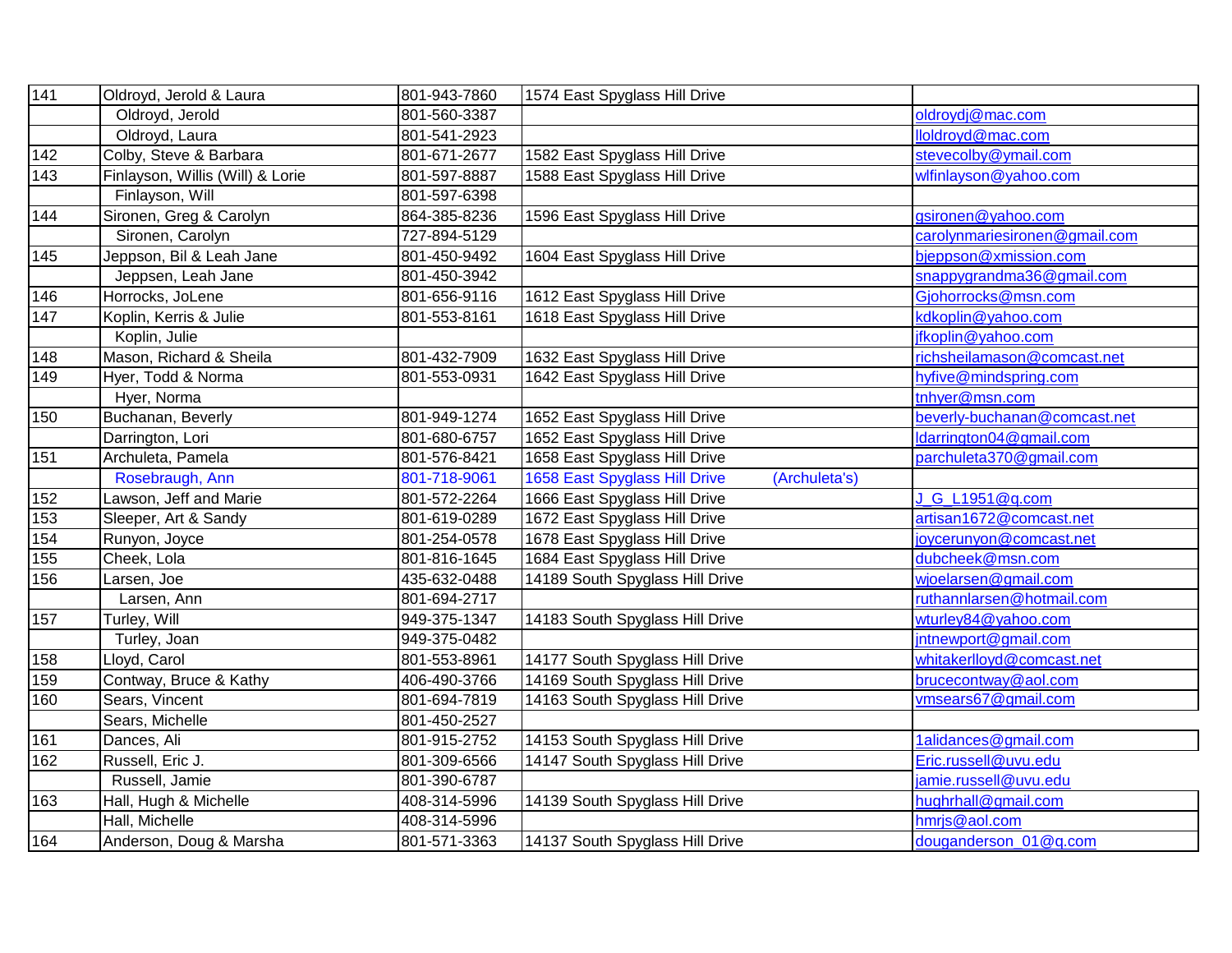|       | Anderson, Marsha          |               |                                                     | marshaanderson_01@q.com     |
|-------|---------------------------|---------------|-----------------------------------------------------|-----------------------------|
| 165   | Huber, Gerald             | 801-699-4116  | 14133 South Spyglass Hill Drive                     | huberg@comcast.net          |
| 166   | Palmer, Doug & Joan       | 801-571-6239  | 1668 East Rolling Green Drive                       | douglasdpalmer@hotmail.com  |
| 167   | Allred, Richard & Barbara | 801-571-6331  | 1662 East Rolling Green Drive                       |                             |
|       | Allred, Richard           | 385-528-7662  |                                                     | rlallred47@gmail.com        |
|       | Allred, Barbara           | 385-528-7729  |                                                     | bwallred50@gmail.com        |
| 168   | Ortenburger, Rick & Elfi  | 801-520-0881  | 1656 East Rolling Green Drive                       | rick.ortenburger@gmail.com  |
|       | Ortenburger, Elfi         | 801-520-0967  |                                                     | pendel@aol.com              |
| 169   | Hudgens, Bruce & Glenda   | 801-572-6779  | 1648 East Rolling Green Drive                       | bruce.hudgens@comcast.net   |
|       | Hudgens, Glenda           |               |                                                     | glenda.hudgens@comcast.net  |
| 170   | Giles, Steve & Sue        | 801-201-1494  | 1644 East Rolling Green Drive                       | sgiles@hawthornacademy.org  |
|       | Giles, Sue                | 801-448-9058  |                                                     |                             |
| $171$ | Anderson, Grant & Barbara | 385-321-7338  | 1636 East Rolling Green Drive                       | ganderson252@yahoo.com      |
| 172   | Clements, Steve & Sue     | 801-571-0678  | 1628 East Rolling Green Drive                       | steve.clements68@yahoo.com  |
| 173   | White, Randy & Caren      | 801-232-9848  | 1622 East Rolling Green Drive                       | rbw8825@gmail.com           |
|       | White, Caren              | 801-243-5231  |                                                     | whitecaren@gmail.com        |
| 174   | Negrete, Simon & Rose     | 801-671-9708  | 1604 East Rolling Green Drive                       | snegreted@comcast.net       |
|       | Negrete, Rose             | 801-599-3937  |                                                     | rosenslc@yahoo.com          |
|       | Negrete, Jennifer         | 801-599-0898  | <b>1604 East Rolling Green Drive</b><br>(Negrete's) |                             |
|       | Negrete, Whitney          | 801-599-0744  | 1604 East Rolling Green Drive<br>(Negrete's)        |                             |
| 175   | England, Kem & Pat        | 801-523-3819  | 1598 East Rolling Green Drive                       | kem_england@comcast.net     |
|       | England, Pat              |               |                                                     | pat england@comcast.net     |
| 176   | Gardiner, Trent           | 385-343-9769  | 1592 East Rolling Green Drive                       | trent.gardiner@gmail.com    |
|       | Aquino, Monica            | 385-343-9779  |                                                     | motzqn@gmail.com            |
| 177   | Robinson, Roger & Earleen | 801-633-5882C | 1584 East Rolling Green Drive                       | elfnuts21@gmail.com         |
|       | Robinson, Earleen         | 801-712-1300C |                                                     | earleenrobinson@hotmail.com |
| 178   | Goodloe, Richard & Sheila | 801-572-9395  | 1576 East Rolling Green Drive                       | rbgoodloe@g.com             |
|       | Goodloe, Sheila           | 406-581-5201  |                                                     | sygoodloe@q.com             |
| 179   | Price, Kerry & Bonnie     | 801-561-0167  | 1568 East Rolling Green Drive                       | kerrydprice@hotmail.com     |
|       | Price, Bonnie             |               |                                                     | bonniebprice@hotmail.com    |
| 180   | Procter, John             | 801-898-4456  | 1562 East Rolling Green Drive                       | iprocter12855@gmail.com     |
| 181   | Day, LaRayne              | 801-891-0971  | 1563 East Spyglass Hill Drive                       | day.larayne@comcast.net     |
| 182   | Backman, Jim & Lynn       | 385-529-3999  | 1573 East Spyglass Hill Drive                       | backmanj@law.byu.edu        |
|       | Backman, Lynn             | 385-529-4810  |                                                     | lynnbackman@mac.com         |
| 183   | Smith, David & Peggy      | 801-949-5878  | 1579 East Spyglass Hill Drive                       | pegndavesmith@gmail.com     |
| 184   | Stagg, Ted & Pat          | 801-550-2479  | 1587 East Spyglass Hill Drive                       | teds@khsa.biz               |
|       | Stagg, Pat                | 801-755-0710  |                                                     | paticake225@yahoo.com       |
| 185   | Schobert, Rita Luke       | 801-553-1203  | 1593 East Spyglass Hill Drive                       | redfishlake13@yahoo.com     |